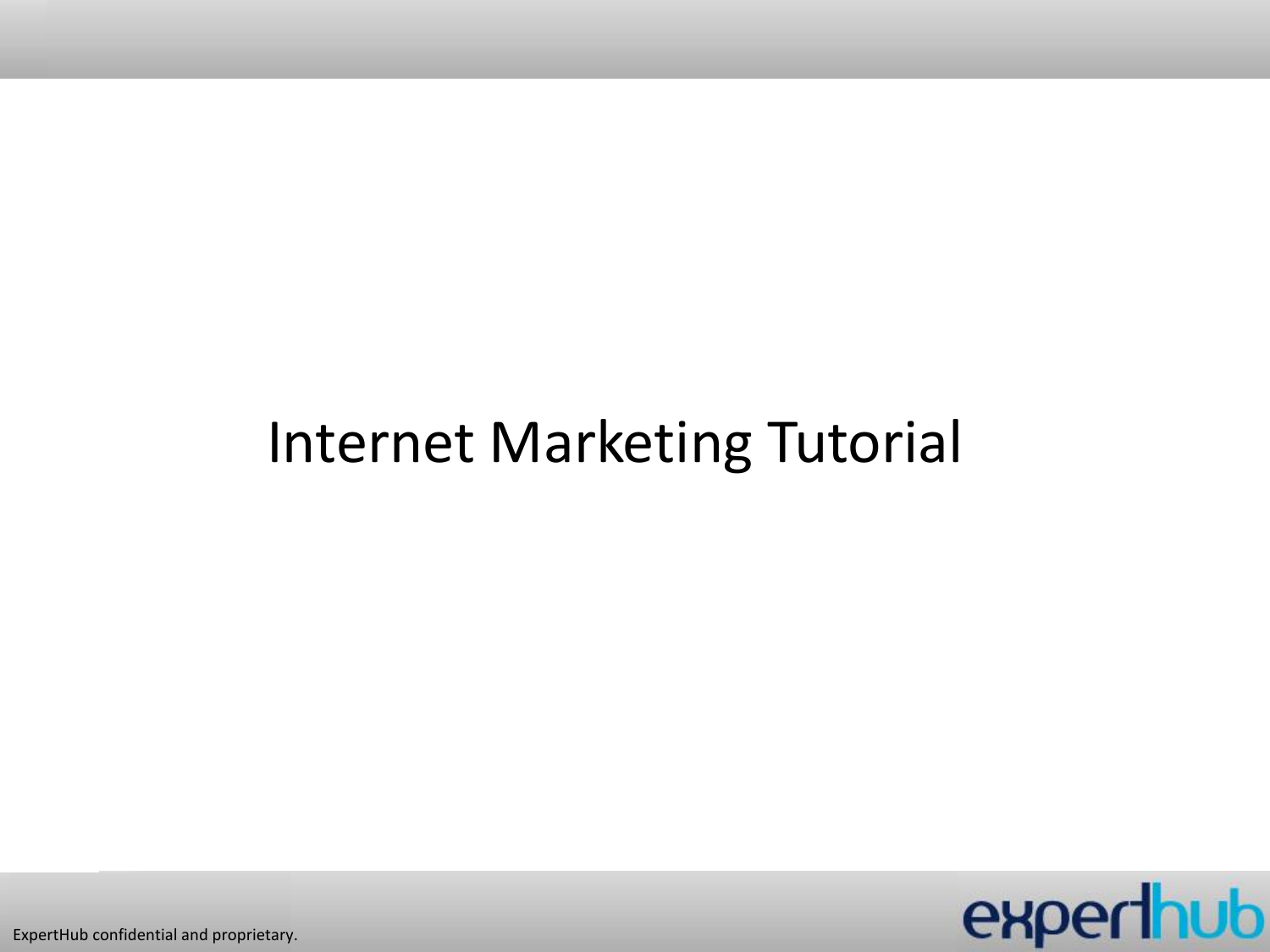#### Agenda

- What is Internet Marketing?
- Why should companies invest in Internet Marketing?
- Benefits & advantages of Internet Marketing
- Business/Pricing models
- Cost Savings Scenarios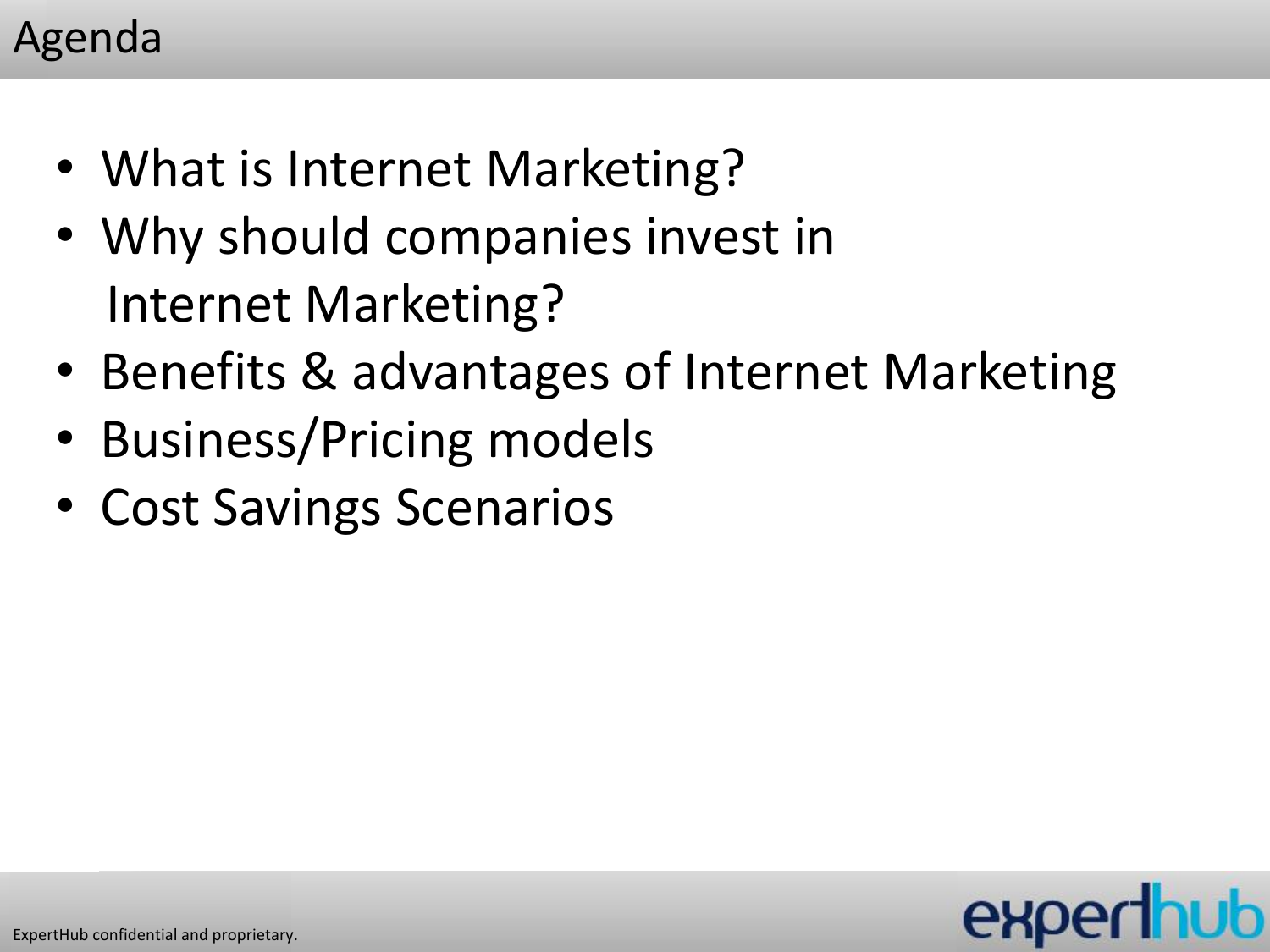## **Internet marketing**, also referred to as **web marketing**, **online marketing**, or **eMarketing**, is the [marketing](http://en.wikipedia.org/wiki/Marketing) of products or services over the [Internet.](http://en.wikipedia.org/wiki/Internet)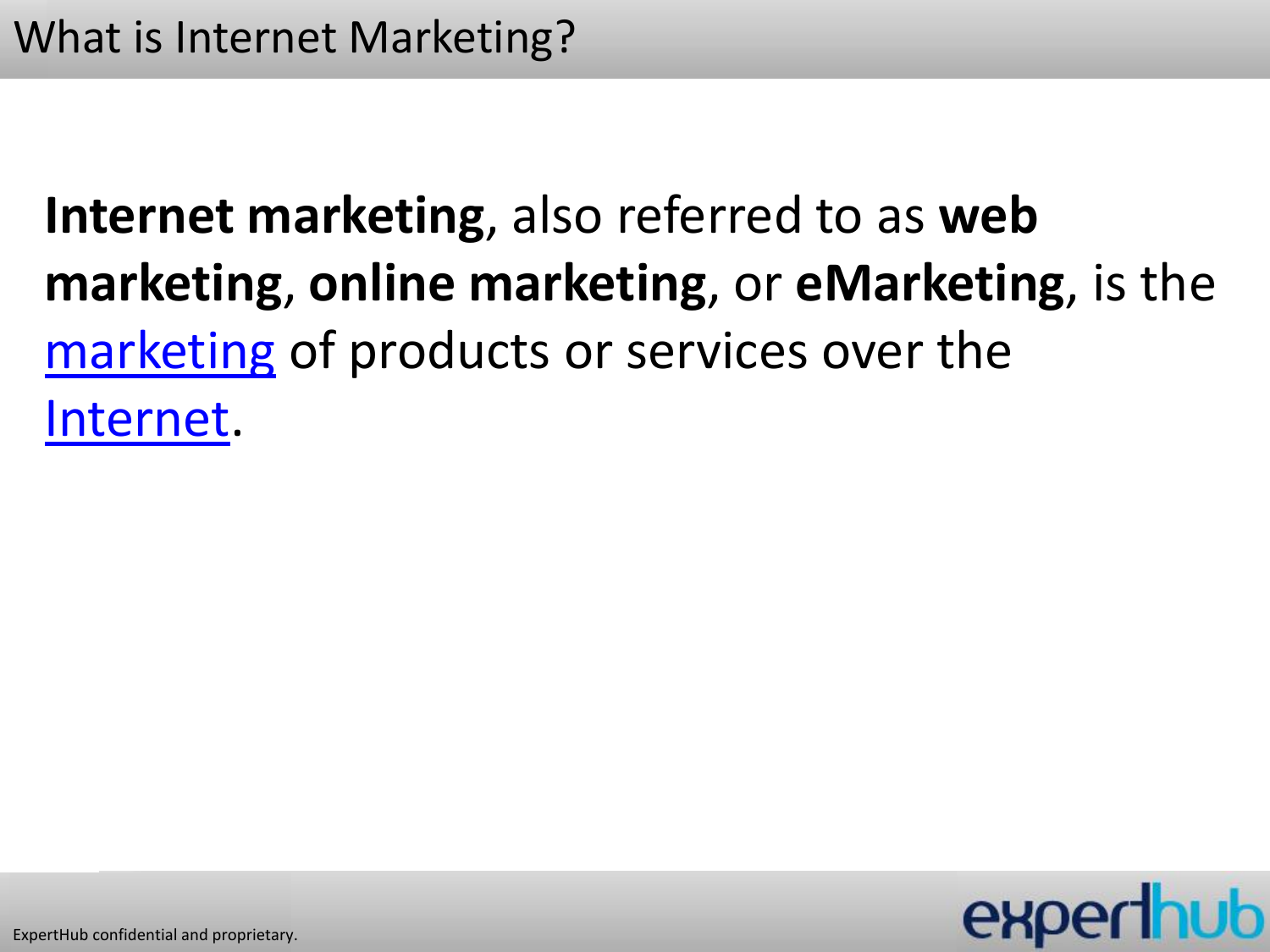Why should companies invest in Internet Marketing?

- Agility
- Accessibility
- Interactivity
- Measurability (Accountability)
- Profitability (Positive ROI)
- Reach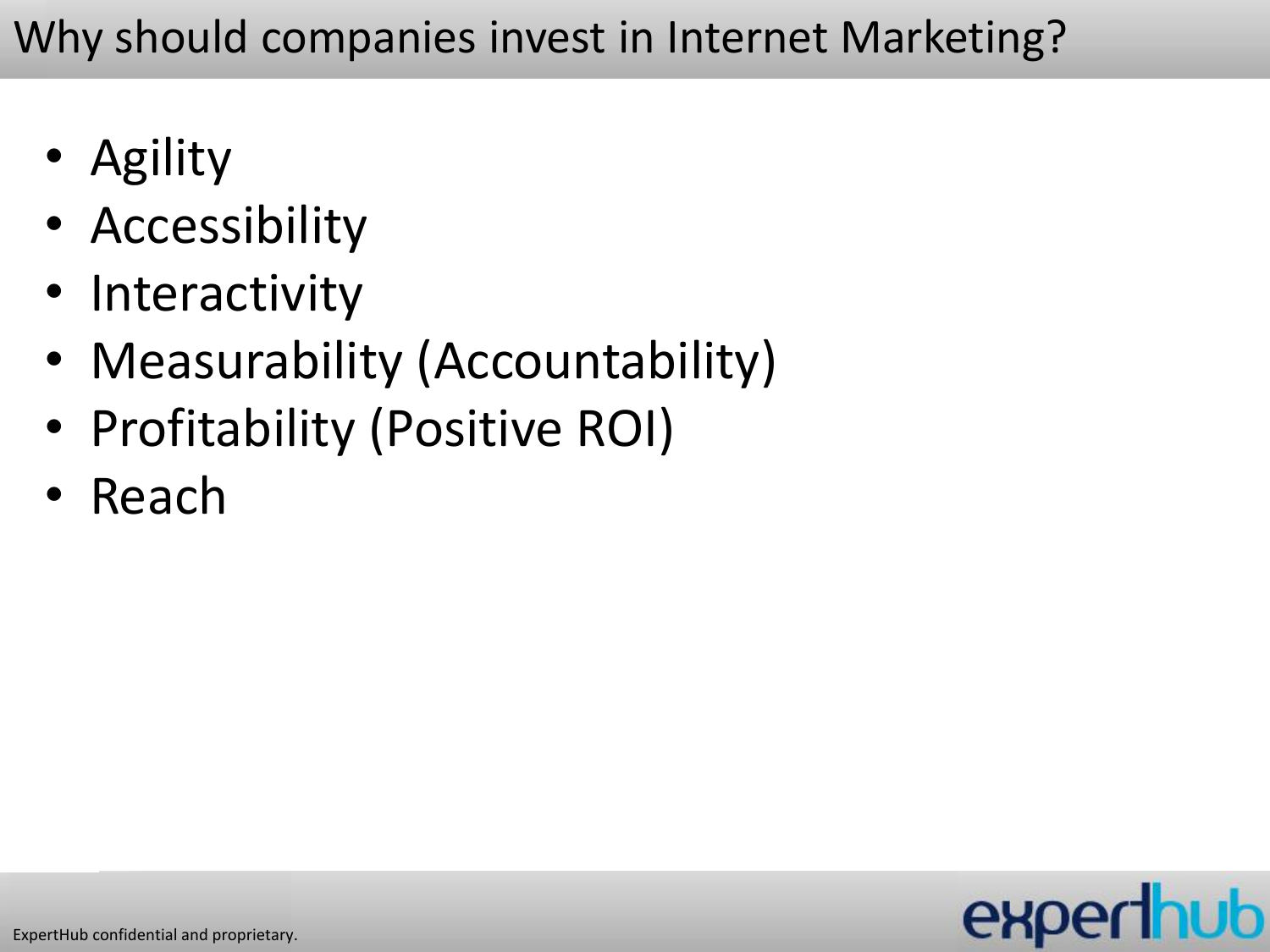- Effective programs deliver a positive return on your investment
- Dynamic versus static
- Cost
- Potential reach
- Measurability
	- Impressions
	- Open Rates
	- Click Thru Rate
	- Leads or sales generated
	- And much more!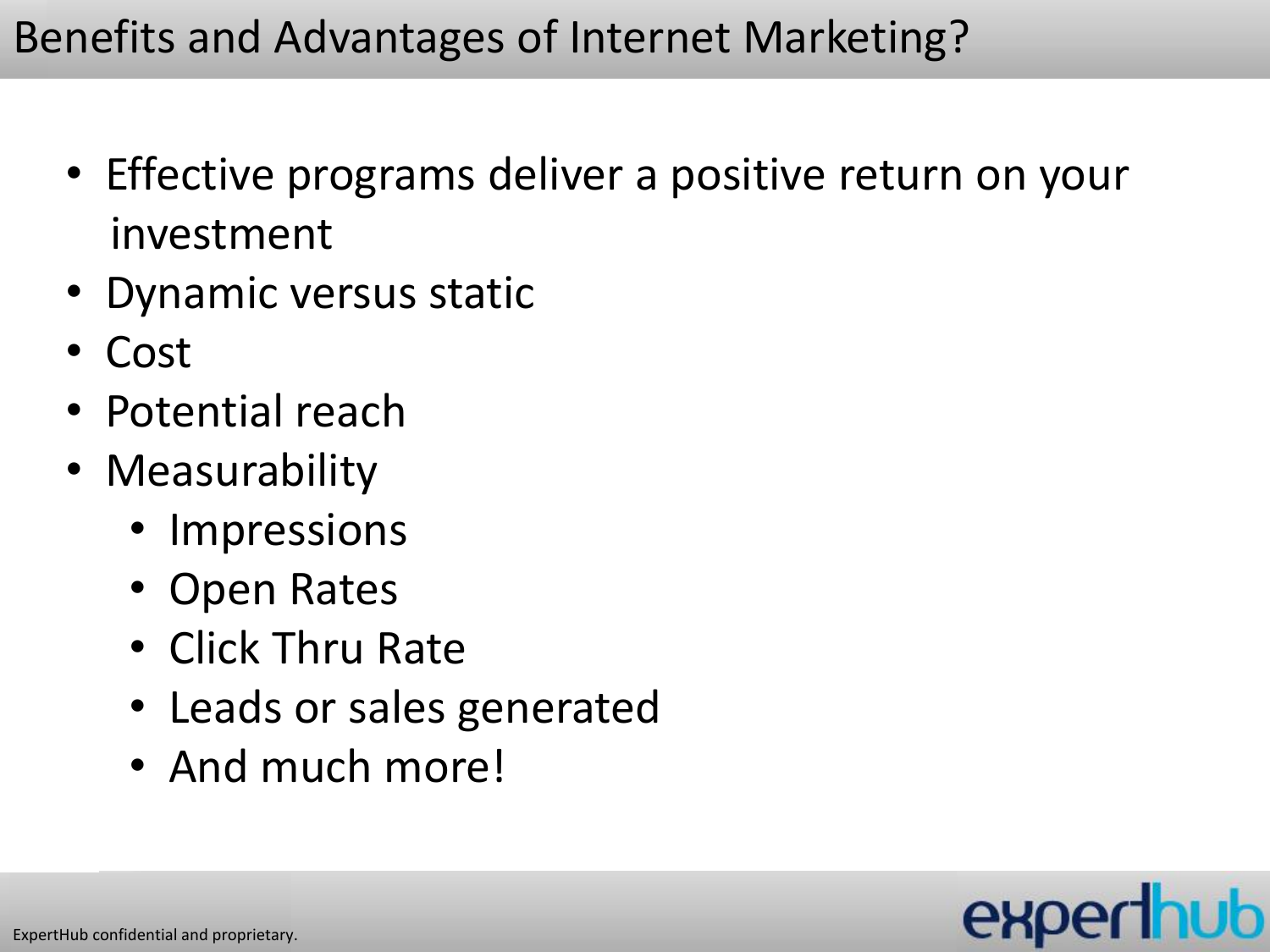### Business/Pricing Models

- Pay Per Lead (CPL)
- Pay Per Impression (CPM)
- Pay Per Click (CPC)
- And many more!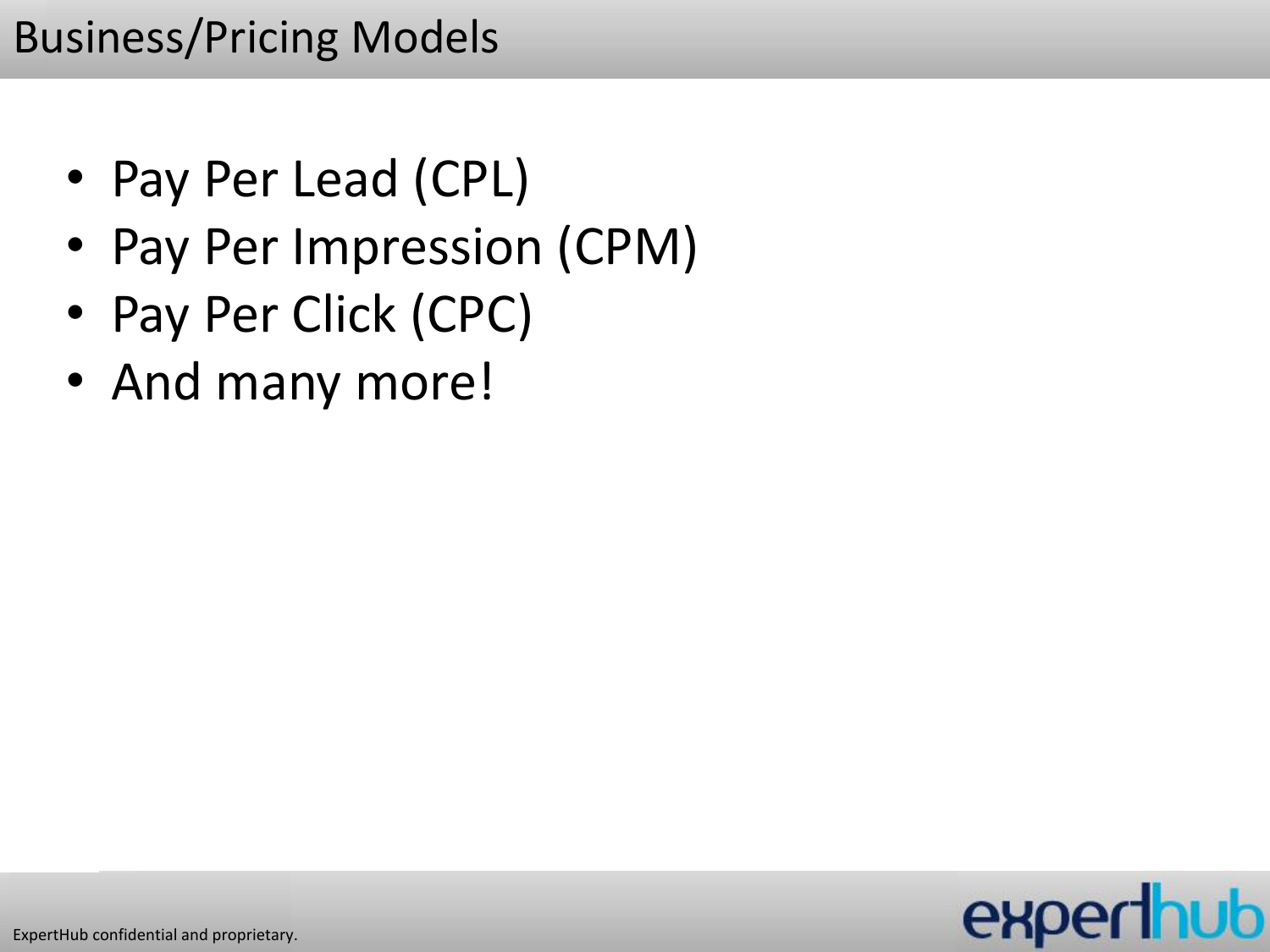### Cost Savings Analysis #1

Prospect :

"You said the average cost per click is \$5-6, but I only pay \$2 per click.

Problem:

Determine the ROI analysis of the Google and ExpertHub campaigns, the prospect did not provide you with any additional conversion rate or lead volume statistics.

|                        | Google                  |                             | <b>ExpertHub</b>  |
|------------------------|-------------------------|-----------------------------|-------------------|
| Cost Per Click (CPC)   | \$2.00                  | <b>Subscription Cost</b>    | \$2,000           |
| <b>Conversion Rate</b> | $3% - 5%$               | <b>Historical Inquiries</b> | 80-120            |
| Cost Per Lead 3%       | $$2.00 \times 20 = $40$ | Cost Per Lead 80            | $$2000/80 = $25$  |
| Cost Per Lead 5%       | $$2.00 \times 30 = $60$ | Cost Per Lead 120           | $$2000/120 = $15$ |

ROI Analysis Rebuttal:

"At \$2 per click, your Google campaign is backing out to \$40-60 per lead, while ExpertHub is backing out to \$15-25 per lead. ExpertHub is still saving you \$15-45 per lead!

expert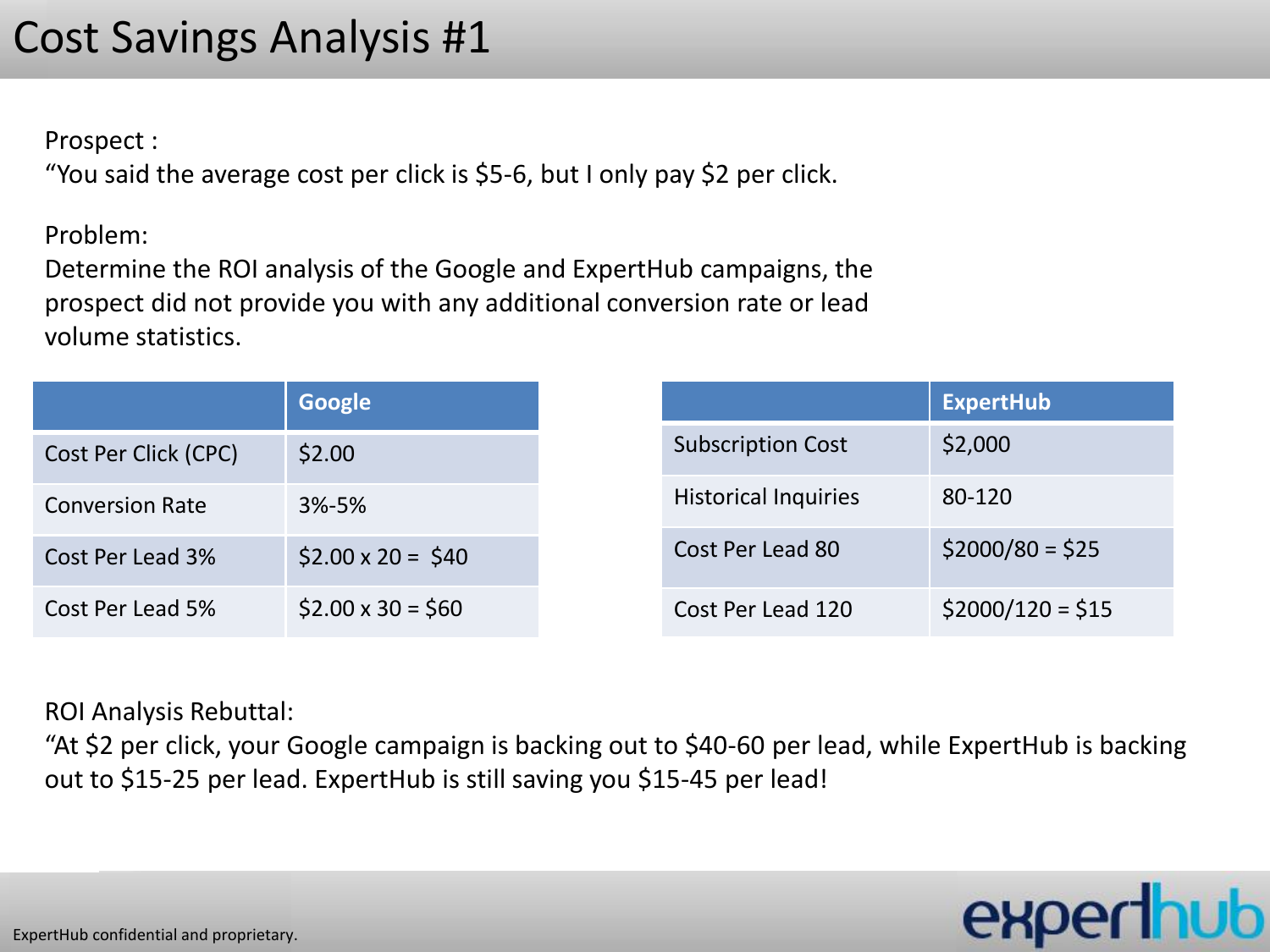#### Cost Savings Analysis #2

Prospect :

"You said the average cost per click is \$5-6, but I only pay \$1 per click

Problem:

Determine the ROI analysis of the Google and ExpertHub campaigns, the prospect did not provide you with any additional conversion rate or lead volume statistics.

|                        | Google                  |
|------------------------|-------------------------|
| Cost Per Click (CPC)   | \$1.00                  |
| <b>Conversion Rate</b> | $3% - 5%$               |
| Cost Per Lead 3%       | $$1.00 \times 20 = $20$ |
| Cost Per Lead 5%       | $$1.00 \times 30 = $30$ |

ROI Analysis Rebuttal:

"At \$1 per click, your Google campaign is backing out to \$20-30 per lead, while ExpertHub is backing out to \$15-25 per lead. ExpertHub is still saving you \$5-15 per lead! Plus with keyword costs continuing to increase, your CPL will go up as well.

# expert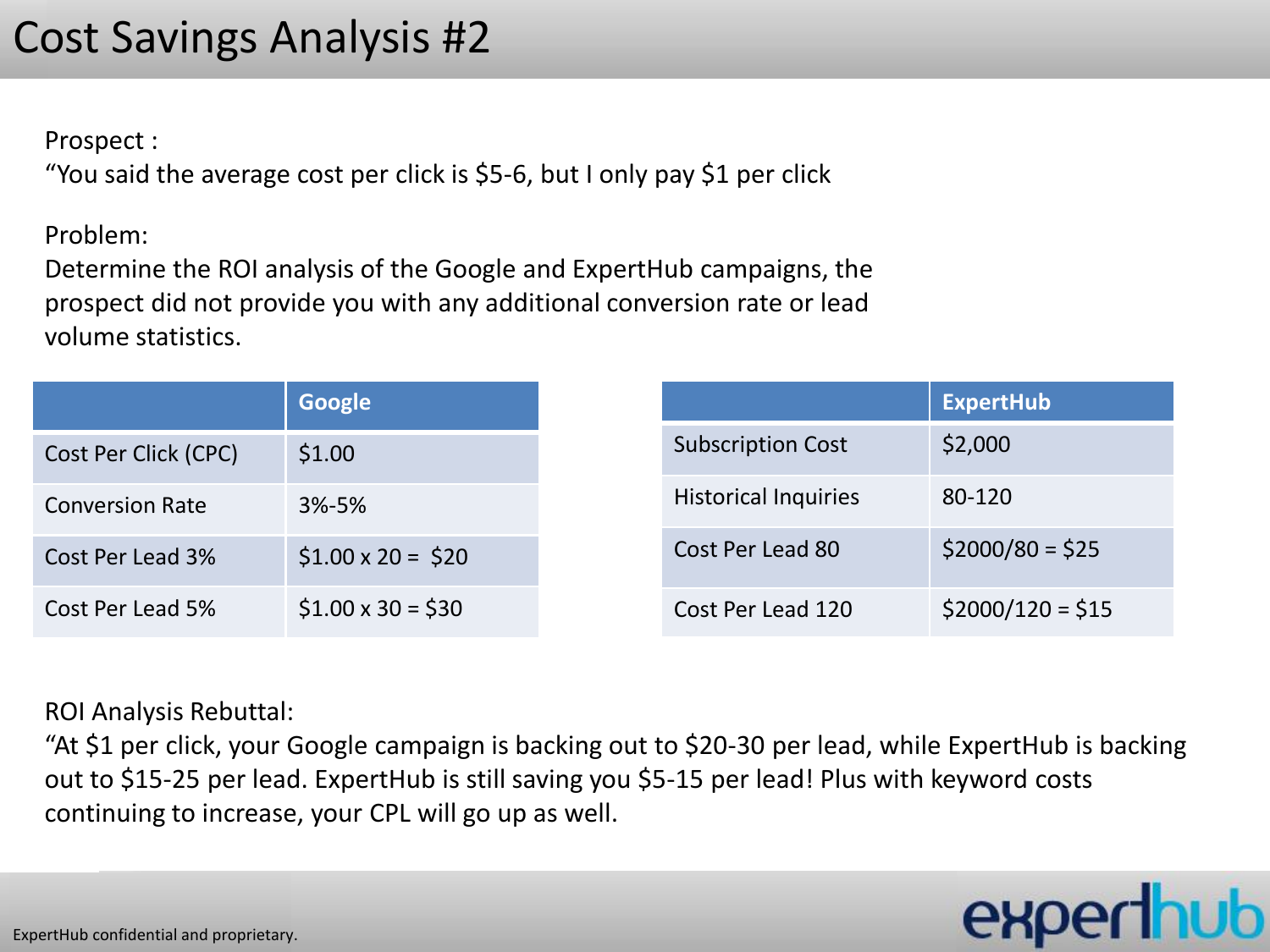#### Cost Savings Analysis #3

Prospect Stats: Monthly Google Costs: \$5,000, Conversion Rate: 8%, 1500 clicks month

Problem:

Determine the ROI analysis of the Google and ExpertHub campaigns

|                           | <b>Google</b>        |                             |                   |
|---------------------------|----------------------|-----------------------------|-------------------|
| <b>Monthly Cost</b>       | \$5,000              |                             | <b>ExpertHub</b>  |
| <b>Conversion Rate</b>    | 8%                   | <b>Subscription Cost</b>    | \$2,000           |
| <b>Clicks Per Month</b>   | 1500                 | <b>Historical Inquiries</b> | 80-120            |
| Leads Generated Per Month | $1500*8% = 120$      | Cost Per Lead 80            | $$2000/80 = $25$  |
| Cost Per Lead (CPL)       | $$5000/120 = $41.67$ | Cost Per Lead 120           | $$2000/120 = $15$ |

#### ROI Analysis Rebuttal:

"Your \$5,000 monthly spend is netting you about 120 leads per month, that back out to \$41.67 per lead. A \$2,000 monthly subscription with ExpertHub backs out to \$15-25 per lead, saving you \$15-25 per lead (plus the cost of your Google account management fees. And with keyword costs continuing to increase, your CPL will go up.)

# expert

ExpertHub confidential and proprietary.